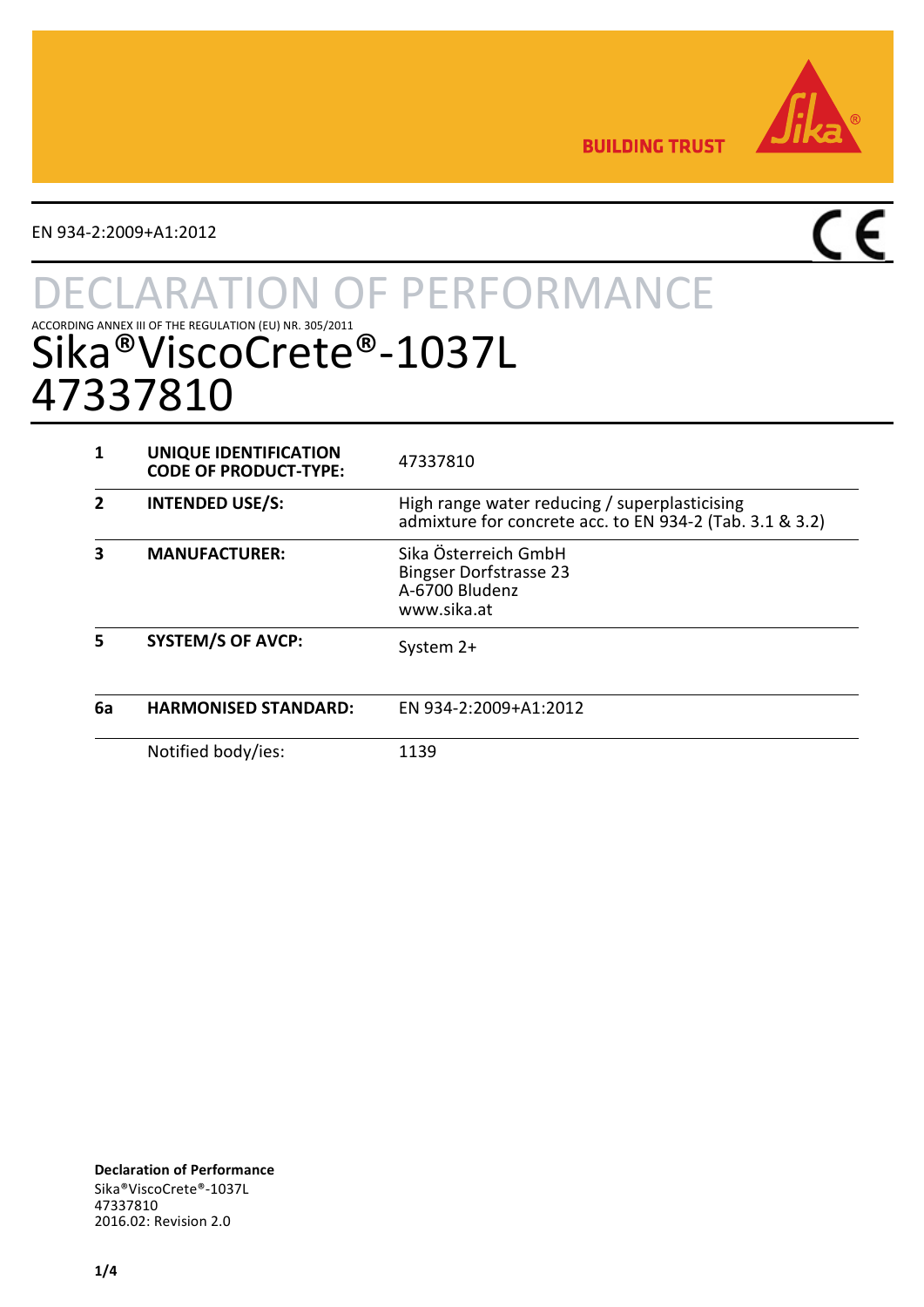**7 DECLARED PERFORMANCE/S:**

| <b>Essential Characteristics</b>                | Performance                                              | <b>Harmonised</b><br>Technical<br><b>Specification</b> |
|-------------------------------------------------|----------------------------------------------------------|--------------------------------------------------------|
| Chloride ion content                            | $\leq 0.10$ M-%                                          |                                                        |
| Alkali content                                  | $\leq$ 1.0 Mass-%                                        |                                                        |
| Corrosion behaviour                             | Contains components only from<br>EN 934-1:2008, Annex A1 |                                                        |
| Compressive strength, $tab. 3.1 (2) \& 3.2 (3)$ | passed                                                   | EN 934-2:2009                                          |
| Air content, tab. 3.1 (3) & 3.2 (4)             | passed                                                   | $+A1:2012$                                             |
| Water reduction, tab. 3.1 (1)                   | passed                                                   |                                                        |
| Increase of Consistence, tab. 3.2 (1)           | passed                                                   |                                                        |
| Increase of Consistence, tab. 3.2 (2)           | passed                                                   |                                                        |
| Dangerous substances                            | See local Safety Data Sheet                              |                                                        |

#### **8 APPROPRIATE TECHNICAL DOCUMENTATION AND/OR - SPECIFIC TECHNICAL DOCUMENTATION**

The performance of the product identified above is in conformity with the set of declared performance/s. This declaration of performance is issued, in accordance with Regulation (EU) No 302/2011, under the sole responsibility of the manufacturer identified above.

Signed for and on behalf of the manufacturer by:

Samuel Plüss General Manager Bludenz, Feb. 19th 2016 . . . . . . . . . . . . . . . . . . . . . . . . . . . . . . . . Michael Jernei Product Engineer Bludenz, Feb. 19th 2016 . . . . . . . . . . . . . . . . . . . . . . . . . . . . . . . . . End of information as required by Regulation (EU) No. 305/2011





**BUILDING TRUST**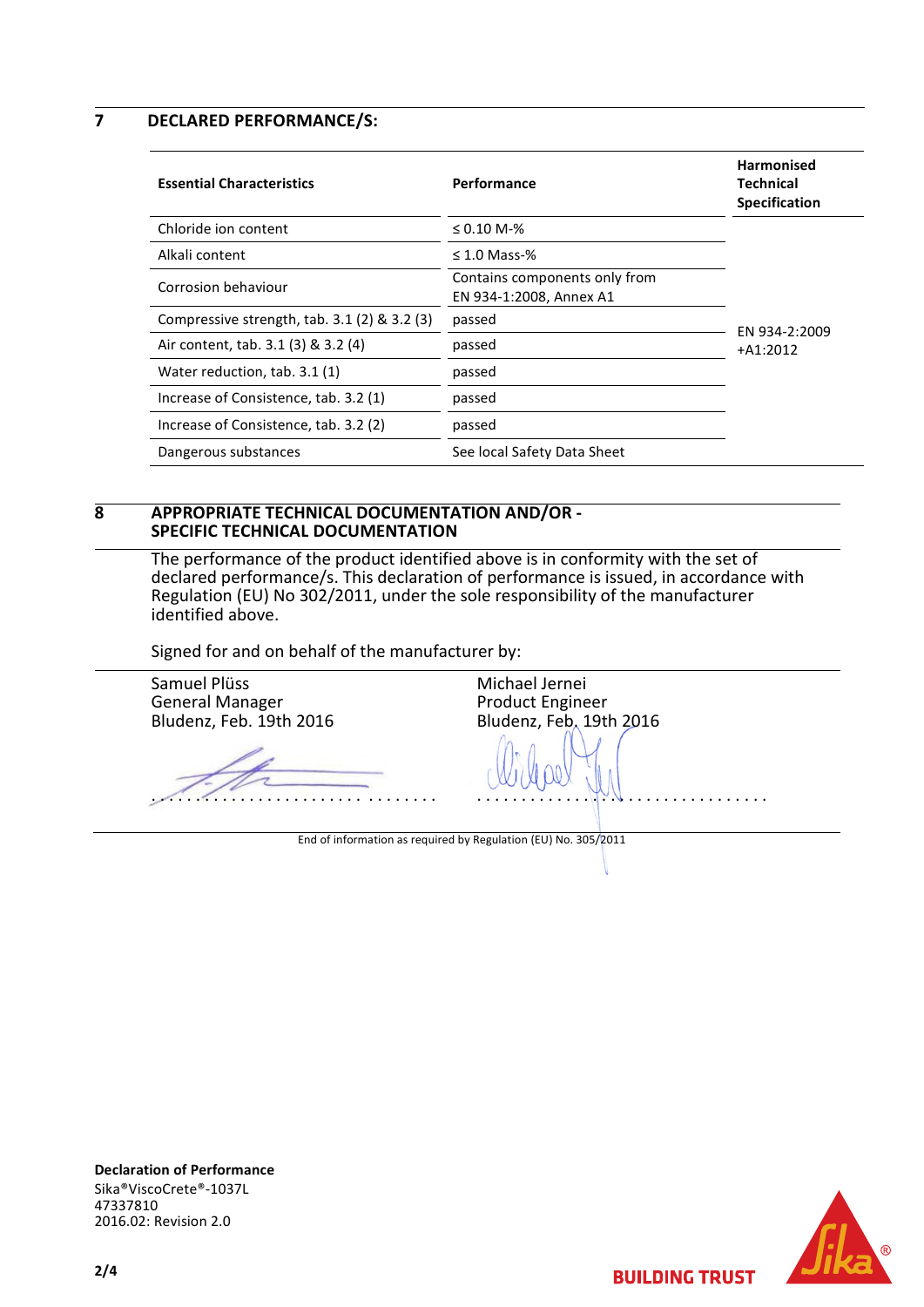| 1139                                                    |                                                          |
|---------------------------------------------------------|----------------------------------------------------------|
| 1029                                                    |                                                          |
| 13<br>47337810                                          |                                                          |
| EN 934-2:2009+A1:2012                                   |                                                          |
|                                                         |                                                          |
| 47337810                                                |                                                          |
|                                                         |                                                          |
| admixture for concrete acc. to EN 934-2: Tab. 3.1 / 3.2 | High range water reducing / superplasticising            |
| Chloride ion content                                    | $≤ 0.10 M-%$                                             |
| Alkali content                                          | $\leq 1.0$ Mass-%                                        |
| Corrosion behaviour                                     | Contains components only from<br>EN 934-1:2008, Annex A1 |
| Compressive strength, tab. 3.1 (2) & 3.2 (3)            | passed                                                   |
| Air content, tab. 3.2 (3) & 3.2 (4)                     | passed                                                   |
| Water reduction, tab. 3.1 (1)                           | passed                                                   |
| Increase of Consistence, tab. 3.2 (1)                   | passed                                                   |
| Increase of Consistence, tab. 3.2 (2)                   | passed                                                   |

**[http://dop.sika.com](http://dop.sika.com/)**

## **ECOLOGY, HEALTH AND SAFETY INFORMATION (REACH)**

For information and advice on the safe handling, storage and disposal of chemical products, users shall refer to the most recent Safety Data Sheet (SDS) containing physical, ecological, toxicological and other safety related data.

### **LEGAL NOTE**

The information, and, in particular, the recommendations relating to the application and end-use of Sika products, are given in good faith based on Sika´s current knowledge and experience of the products when properly stored, handled and applied under normal conditions in accordance with Sikas recommendations. In practice, the differences in materials, substrates and actual site conditions are such that no warranty in respect of merchantability or of fitness for a particular purpose, nor any liability arising out of any legal relationship whatsoever, can be inferred either from this information, or from any written recommendations, or from any other advice offered. The user of the product must test the products suitability for the intended application and purpose. Sika reserves the right to change the properties of its products. The proprietary rights of third parties must be observed. All orders are accepted subject to our current terms of sale and delivery. Users must always refer to the most recent issue of the local Product Data Sheet for the product concerned, copies of which will be supplied on request.

**Declaration of Performance** Sika®ViscoCrete®-1037L 47337810 2016.02: Revision 2.0